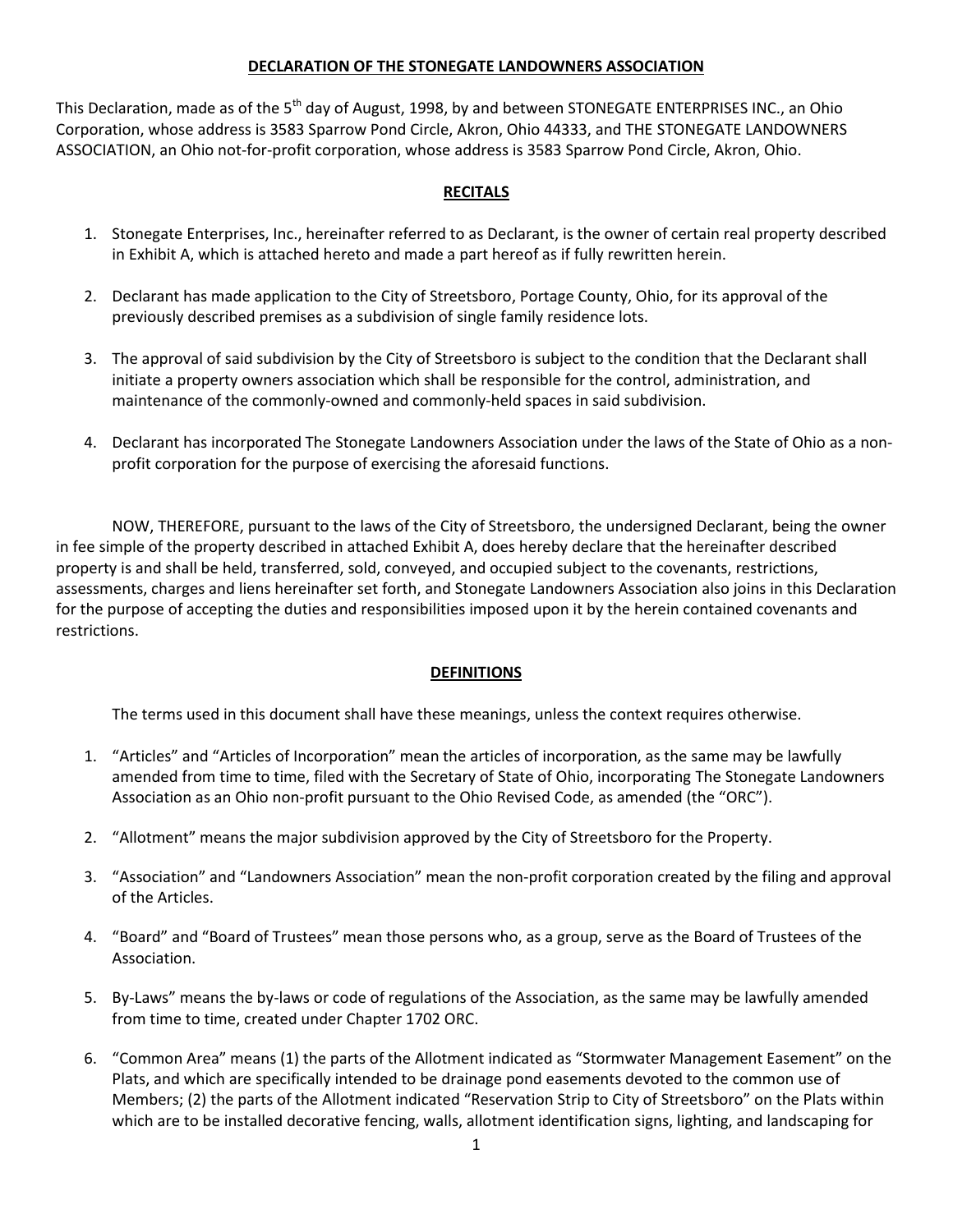the Allotment; and (3) decorative islands within street right-of-way dedicated by the Plats and the recreation area, if any, including its facilities such as swimming pool, tennis court, etc (collectively the "Improvements").

- 7. "Declaration" means the instrument by which the Common Area is created and submitted to the Association, as this instrument may be lawfully amended from time to time. "Declarant" means Stonegate Enterprises, Inc., an Ohio corporation.
- 8. "Instruments" means this Declaration, the Articles, the By-Laws, the Plats, and all other documents, contracts, or instruments establishing ownership of or exerting control over the Common Areas, the Allotment and the Lots within the Allotment.
- 9. "Lot" means any building site created in the Allotment, whether as created by the recording of any Plat or as amended by subsequent City of Streetsboro subdivision approval.
- 10. "Member" means a person, including the Declarant, owning a fee simple interest in a Lot. If a Lot is owned by more than one Person, the owners shall jointly and severally constitute one "Member" for purpose of this Declaration and shall inform the Secretary of the Association as to which Person shall exercise the voting rights of such Member granted in the Instruments. Lots retained by the Declarant will not be assessed for any expenses or capital improvements.
- 11. "Occupant" means an individual lawfully residing at or occupying the Lot, regardless of whether that individual is the owner thereof.
- 12. "Person" means a natural individual, corporation, partnership, trustee, or other legal entity capable of holding title to real property.
- 13. "Plats" mean any recorded subdivision plat for the Allotment, as the same may be amended or supplemented from time to time, and includes any restrictions contained therein.
- 14. "Property" means the real property described in Exhibit A.
- 15. "Trustee" and "Trustees" means that person or those persons serving at the time pertinent as a trustee or trustees on the Board of Trustees of the Association.

#### **THE PLAN**

NOW, THEREFORE, Declarant hereby makes and establishes the following plan for the ownership and administration of the Allotment, the Common Areas and the Lots, and the enforcement of the Declaration and the Plats.

#### ARTICLE I **THE LAND**

The Declaration applies to the land embraced within the Property located in the City of Streetsboro, Portage County, Ohio.

#### ARTICLE II **NAME**

The name by which the Association shall be known is "Stonegate Landowners Association."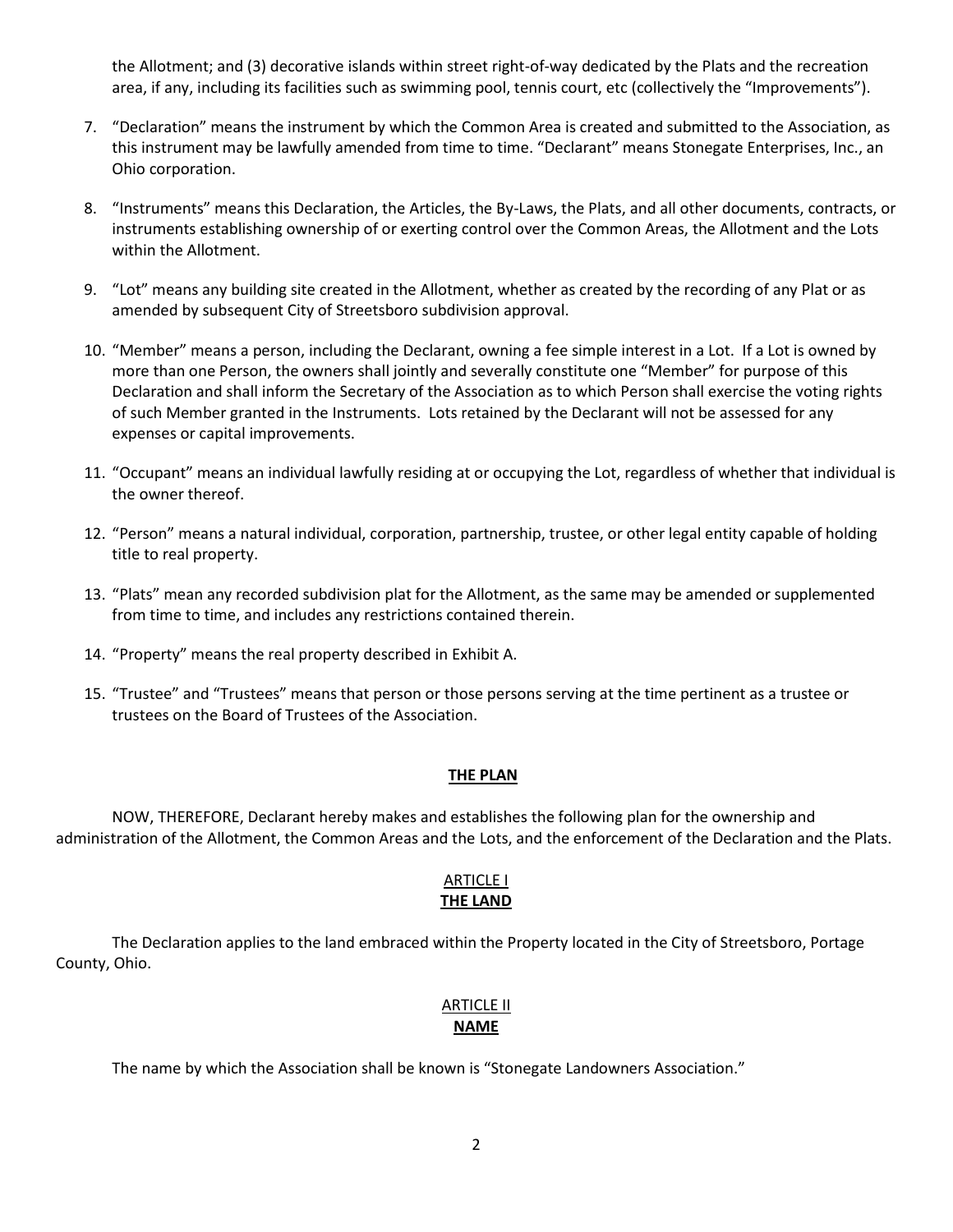#### **ARTICLE III**

#### **PURPOSES**

Section 1. Purposes: This Declaration is being made to establish the Common Area for the purpose of, as the case may be, construction, maintenance, reconstruction, and repair of the Improvements for the benefit of all Members and Occupants and their heirs, successors, invitees, guests, contractors, employees, and assigns; to provide for the preservation of the values of the Allotment, the Common Area and Lots; to provide for and promote the benefit, enjoyment and well being of Members and Occupants; to provide for the administration and operation of the Association; to provide for the enforcement and defense of the covenants, easements, charges and restrictions set forth herein, in the Articles, the Instruments, and in the Plats for all Phases of Stonegate, as amended; and to raise funds through assessments to accomplish these purposes.

#### ARTICLE IV **LANDOWNERS ASSOCIATION**

Section 1. Membership. Membership in the Association shall be limited to every person who is or becomes a record owner of a fee simple interest in a Lot, subject to the limitations set forth in the definition of the term "Member." The foregoing is not intended to include persons who hold an interest merely as security for the performance of an obligation. Membership shall be appurtenant to and may not be separated from ownership of the Lots, and transfer of a Member's Lot shall automatically transfer membership to the transferee.

Section 2. Voting Rights. Each Member shall be entitled to one (1) vote for each Lot owned.

Section 3. Board of Trustees. The Board shall consist of no less than 3 members, but may consist of as many more members as established from time to time by the Members of the Association at the annual meeting.

Section 4. Authority. The Board shall have the authority to administer and operate the Association; to manage, maintain, repair, replace, alter and improve the Common Areas; to enforce and defend this Declaration and the restrictions set forth in the Plats; to exercise all rights provided by the instruments including the right to adopt, enforce, and defend rules and regulation; and to assess and collect funds from Members for the payment thereof.

### ARTICLE V **AGENT FOR SERVICE**

The name and address of the person to receive service of process for the Association is Moise Zarouk, 3583 Sparrow Pond Circle, Akron, Ohio 44333.

If the agent for any reason ceases to be registered with the Secretary of State of Ohio as a Statutory Agent for the Association, the Association must promptly designate a substitute agent with the Secretary of State of Ohio, which substitute agent shall be the person to receive service of process for the Association.

### ARTICLE VI **MAINTENANCE, REPAIR, AND PLAT ENFORCEMENT**

Section 1. Association Responsibility. The Association shall maintain and repair the storm drainage ponds and appurtenances, including any related structures, and other improvements located with the Common Area. The Association may delegate the responsibility for maintaining, cleaning and managing the common area to the Declarant or to any other person or entity. The Association has the authority to enforce and defend this Declaration and the Plats and to exercise all authority under the instruments. The Association's power and authority, except as reserved to the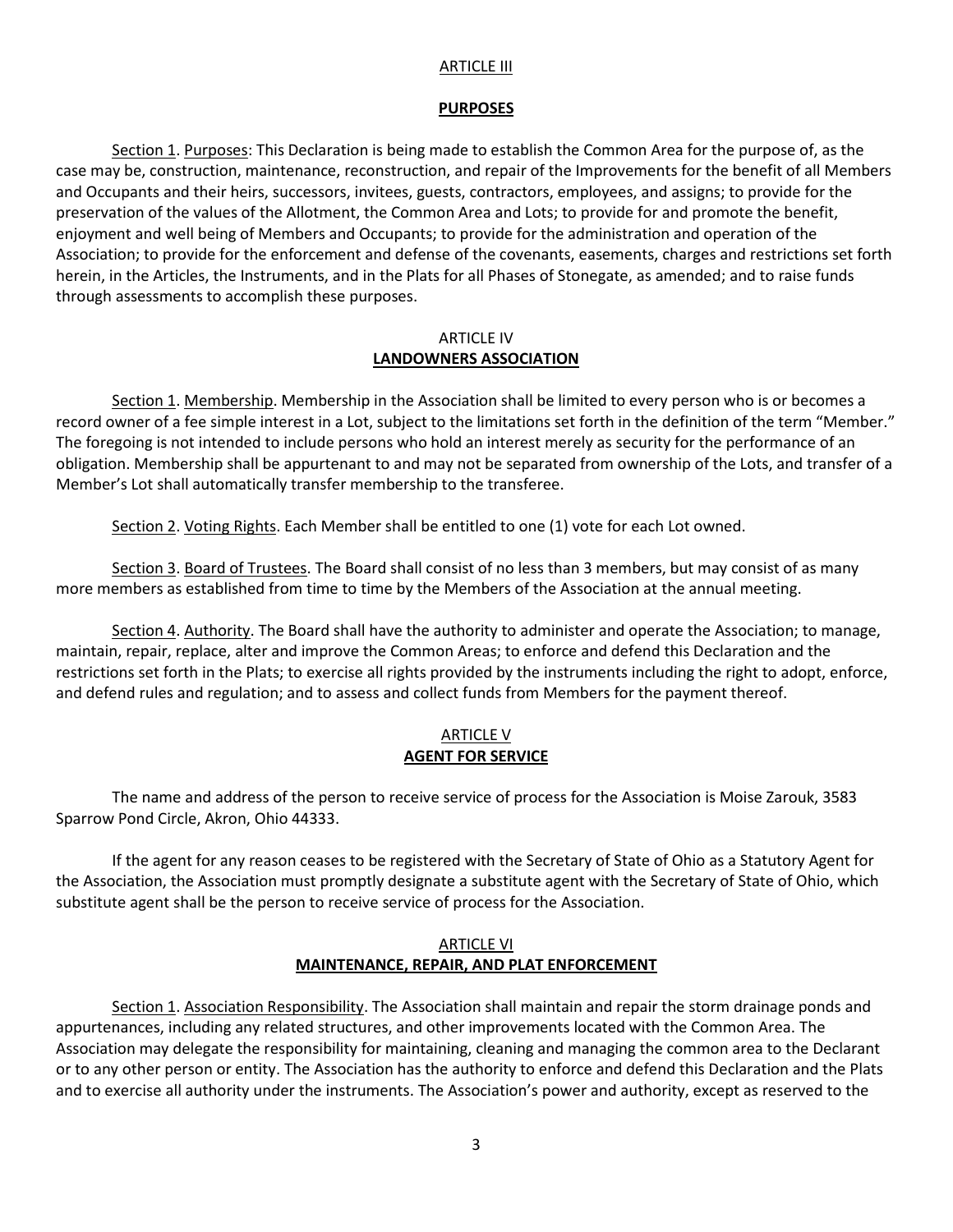Members, shall be exercised by and through the Board. The Association, upon approval of the Board, may delegate this responsibility to any other person including a management company.

Section 2. Individual Responsibility. Each Member whose Lot contains Common Area shall keep the Common Area (especially any pond) free of trash and litter, and shall keep the grass and vegetation surrounding the improvements neatly trimmed. In the event a Member shall fail to comply with this Article VI, Section 2, or the need for maintenance or repair of any part of the Common Area is caused by the negligence or intentional act of any Member or Invitee thereof, and the cost of such maintenance and repair is not covered by insurance, the cost of such maintenance and repair shall constitute a special individual Member assessment, as hereinafter defined, against such Member. The determination that such maintenance or repair is necessary, or has been so caused, shall be made by the Board, and the Board may contract for such maintenance or repair as it see fits. Each Member shall comply with this Declaration and Bylaws and the restrictions in the Plats.

## ARTICLE VII **INSURANCE**

Section 1. Liability Insurance. The Association shall obtain and maintain a comprehensive policy of public liability insurance covering the Common Area, insuring the Association, the Trustees, and the Members, with such limits as the Board may determine, covering claims for personal and bodily injury, death and/or property damage. This insurance shall include protection against such risks as are customarily covered with respect to homeowner's associations generally and those developments similar in location and use of the Common Area, as determined by the Association. This insurance shall contain a "severability of interest" endorsement which shall prevent the insurer from denying the claim of a Member or a Trustee because of negligent acts of the Association, other Trustees, the Association, or other Members as appropriate.

Section 2. Other Association Insurance. In addition, the Association may purchase and maintain contractual liability insurance, trustees' and officers' liability insurance, and such other insurance as the Association may determine appropriate.

Section 3. Member's Insurance. Any Member may carry such insurance in addition to that provided by the Association pursuant hereto as that Member may determine. A Member may obtain insurance against liability for events occurring within or on his Lot, losses with respect to personal property and furnishings, and losses to improvements owned by the Member. All such insurance separately carried shall contain a waiver of subrogation rights by the carrier as to the Association, its officers and Trustees, and all Members.

Section 4. Sufficient Insurance. In the event the Improvements, if any, forming a part of the Common Area or any portion thereof shall suffer damage or destruction from any cause or peril insured against and the proceeds of any policy or policies insuring against such loss or damage and payable by reason thereof, shall be sufficient to pay the cost of repair or restoration or reconstruction thereof, such repair, restoration or reconstruction shall be undertaken by the Association and the insurance proceeds shall be applied by the Board in payment thereof.

Section 5. Insufficient Insurance. Except for drainage ponds, in the event the improvements forming a part of the Common Area or any portion thereof shall suffer damage or destruction from any cause or peril which is not insured against, or, if insured against, the insurance proceeds from which shall not be sufficient to pay the cost of repair, restoration or reconstruction, then, unless the Members shall elect within sixty (60) days after such damage or destruction not to make such a repair, restoration or reconstruction the Association may make repairs, restoration or reconstruction of the Common Area so damaged or destroyed at the expense (to the extent not covered by insurance) of all Members. Should any Member refuse or fail after reasonable notice to pay that Member's share of such cost in excess of available insurance proceeds, the amount so advanced by the Association shall be assessed against the Member and that assessment shall have the same force and effect, and, if not paid, may be enforced in the same manner as herein provided for the nonpayment of assessments.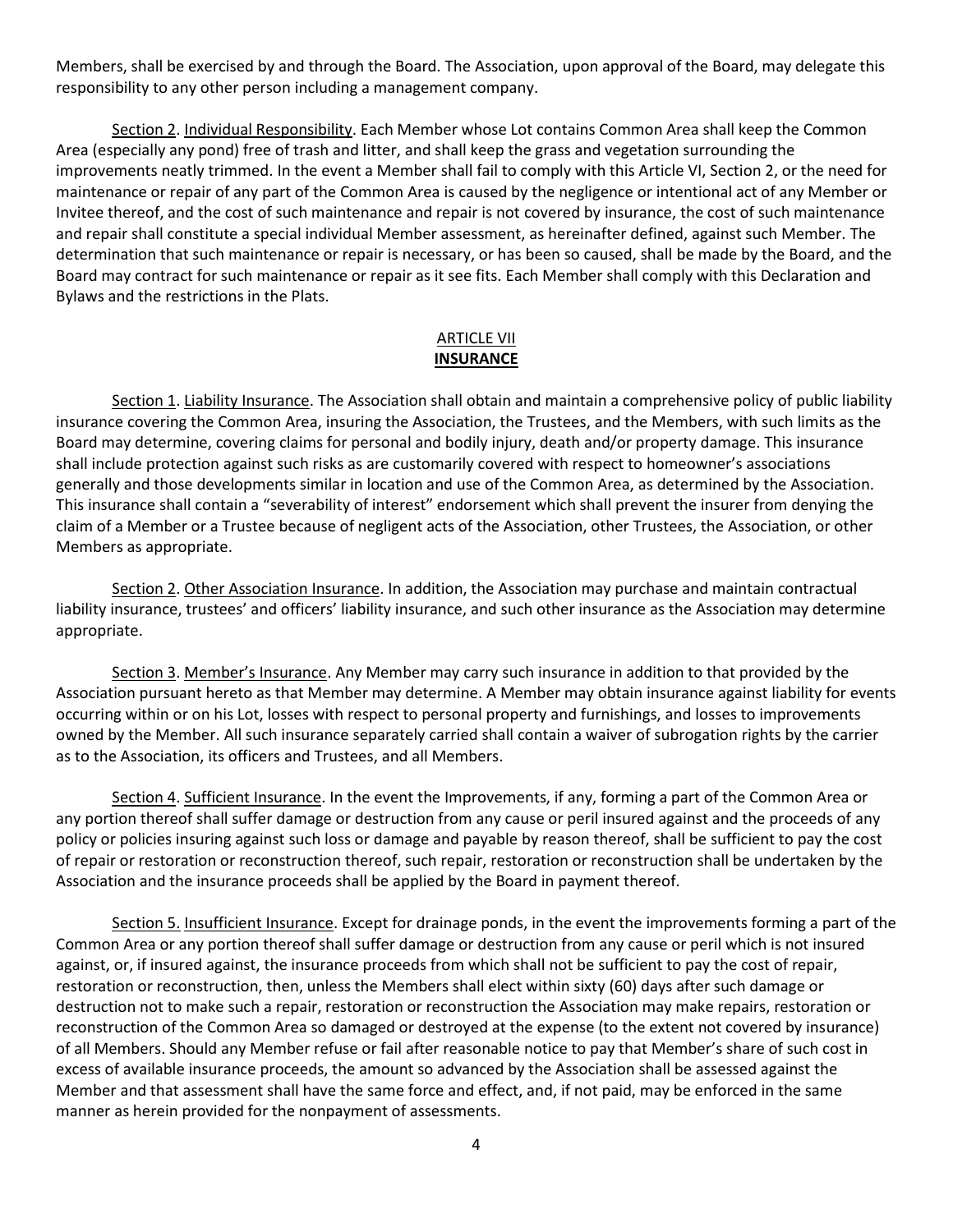Section 5. Fidelity Bonds. The Association shall obtain fidelity bond coverage with respect to persons handling Association funds in amounts deemed reasonably necessary by the Board to protect against substantial losses.

## ARTICLE VIII **CONDEMNATION**

In the event any of the Common Area, or an portion thereof, is made the subject matter of any condemnation or eminent domain proceedings, or is otherwise sought to be acquired by a condemning authority, all Members shall share equally in the condemnation proceeds as to the easement interest acquired, after the Improvements have been restored to the extent reasonably possible.

### ARTICLE IX **GRANTS AND RESERVATIONS OF RIGHTS AND EASEMENTS**

Section1. Right of Entry for Repair, Maintenance and Restoration. The Association shall have a reasonable right of entry and access to, over, on, and through any Lot to enable the Association to perform its obligations, rights, and duties under the terms of this Declaration.

Section 2. Easement for Services. A non-exclusive easement is hereby granted to all police, fireman, ambulance operators, EMS personnel, all similar persons, and to the local governmental authorities, but not to the public in general, to enter upon the Common Area in the performance of their lawful duties.

# ARTICLE X **ASSESSMENTS AND ASSESSMENT LIENS**

Section 1. Types of Assessments. Each Member, by acceptance of a deed to such Member's Lot (whether or not it shall be so expressed in such a deed), is deemed to covenant and agree to pay to the Association: (1) annual operating assessments, (2) special assessments for capital improvements, and (3) special individual Lot assessments, all of such assessments to be established and collected hereinafter provided. Notwithstanding anything to the contrary in this Declaration, the Declarant shall be exempt from all assessments, fees and expenses as to Lots it owns which are not improved with residences.

Section 2. Purposes of Assessments. The assessments levied by the Association shall be used exclusively to promote the health, safety and welfare of the Members; for the operation of the Association; to maintain the Common Areas; and to enforce, defend, and administer this Declaration, the By Laws, the Articles and the restrictions in the Plats.

# Section 3. Elements and Apportionment; Due Dates.

### a) Annual Operating Assessments

- (1) At the time of the filing of this Declaration, and prior to the beginning of each fiscal year of the Association thereafter, the Board shall estimate and prorate the common expenses of the Association among the Members. Except as otherwise set forth in this Declaration, the pro-ration shall be on an equal basis. The common expenses of the Association consist of the following:
	- (a) the estimated next fiscal year's cost of the maintenance, repair, and other services to be provided by the Association;
	- (b) the estimated next fiscal year's costs for insurance and bond premiums to be obtained and paid for by the Association;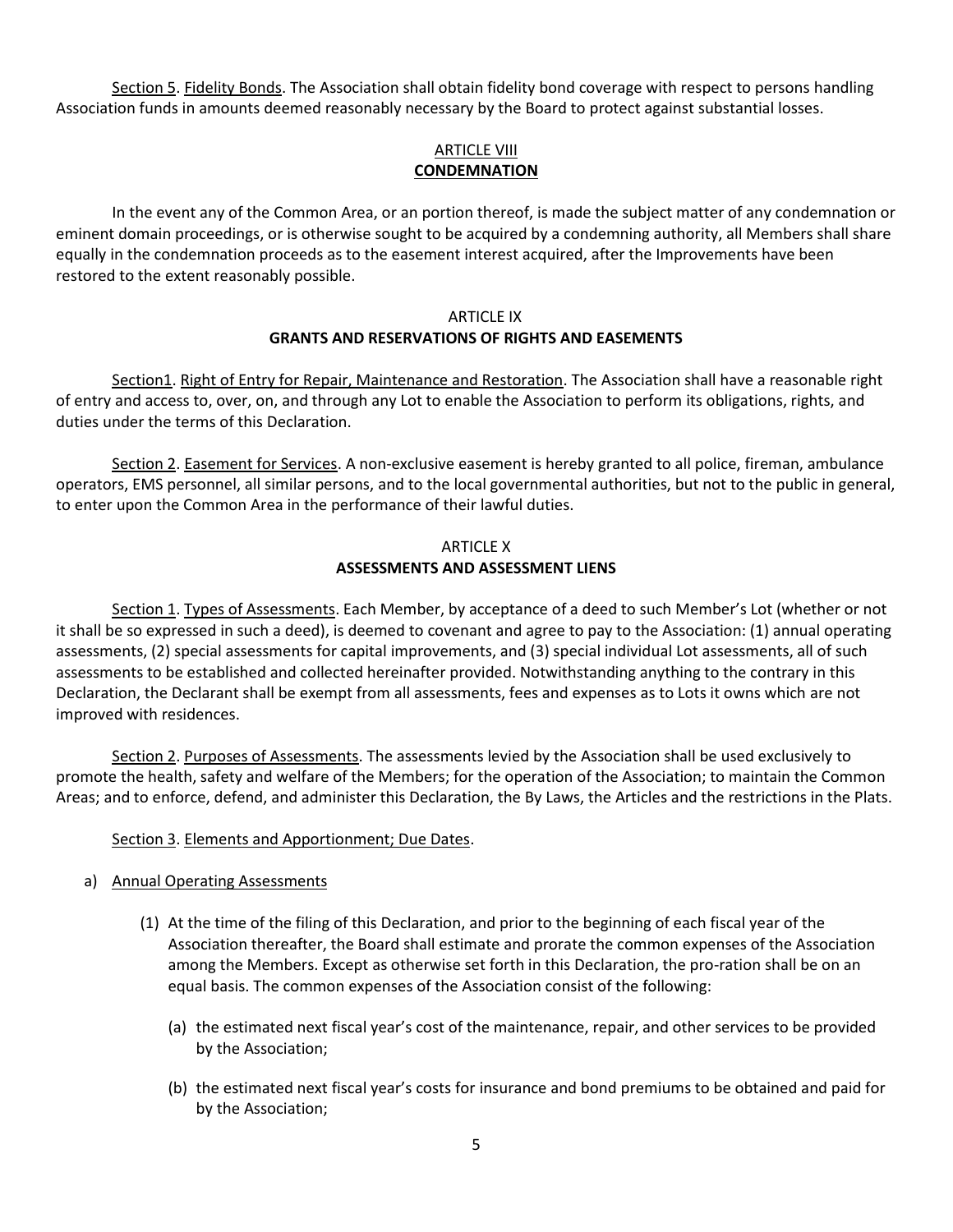- (c) the estimated amount required to be collected to maintain a general operating reserve to assure availability of funds for normal operations of the Association, in an amount deemed adequate by the Board;
- (d) an amount deemed adequate by the Board to maintain a reserve for the cost of unexpected repairs and replacement of major improvements for which cash reserves over a period of time in excess of one year should be maintained;
- (e) the estimated next fiscal year's costs for the operation, management and administration of the Association, including, but not limited to, fees for legal and accounting services, costs of mailing, postage, supplies and materials for operating the Association, and the salaries, wages, payroll charges and other costs to perform these services, and any other costs constituting common expenses not otherwise herein specifically excluded;
- (f) an amount for real estate taxes, if any, due from the Association; and
- (g) an amount for utility services, if any, used or consumed upon or within the Common Area.
- (2) The Board shall thereupon allocate equally to each Member such Member's share of all these items and thereby establish the annual operating assessment for each Member. For administrative convenience, any such assessment may be rounded up to the nearest ten dollars.
- (3) The annual operating assessment shall be payable in advance, provided that nothing contained herein shall prohibit any Member from prepaying assessments. The due dates of any such installments shall be established by the Board. Failure to pay any installment when due shall result in a surcharge of 25 percent of the installment so due and shall be re-levied on each anniversary date until paid.
- (4) If the amounts so collected are, at any time, insufficient to meet all obligations for which those funds are to be sued, the deficiency shall be assessed by the Board among the Members on the same basis as heretofore set forth.
- (5) If assessments collected during any fiscal year are in excess of the funds necessary to meet the anticipated expenses for which the same have been collected, the excess shall be retained as reserves, and shall in no event be deemed profits nor available, except on dissolution of the Association, for distribution to Members.
- b) Special Assessments for Capital Improvements
	- (1) In addition to the annual operating assessments, the Board my levy, in any fiscal year, special assessments to construct, reconstruct or replace capital improvements within the Common Area to the extent that reserves therefore are insufficient, provided that new capital improvements not replacing or repairing existing improvements which cost over \$2,500 shall not be constructed nor funds assessed therefore without the prior written consent of a majority of the Members. Capital improvements less than \$2,500 shall be within the authority of the Board. Failure to pay any installment when due shall result in a surcharge of 25 percent of the installment so due and shall be re-levied on each anniversary date until paid.
	- (2) Any such assessment shall be prorated equally among all Members and shall become due and payable on such date or dates as the Board determines, following written notice to the Members; provided, however, that Declarant shall be exempt from all assessments, fees, and expenses as to Lots it owns which are not improved with residences.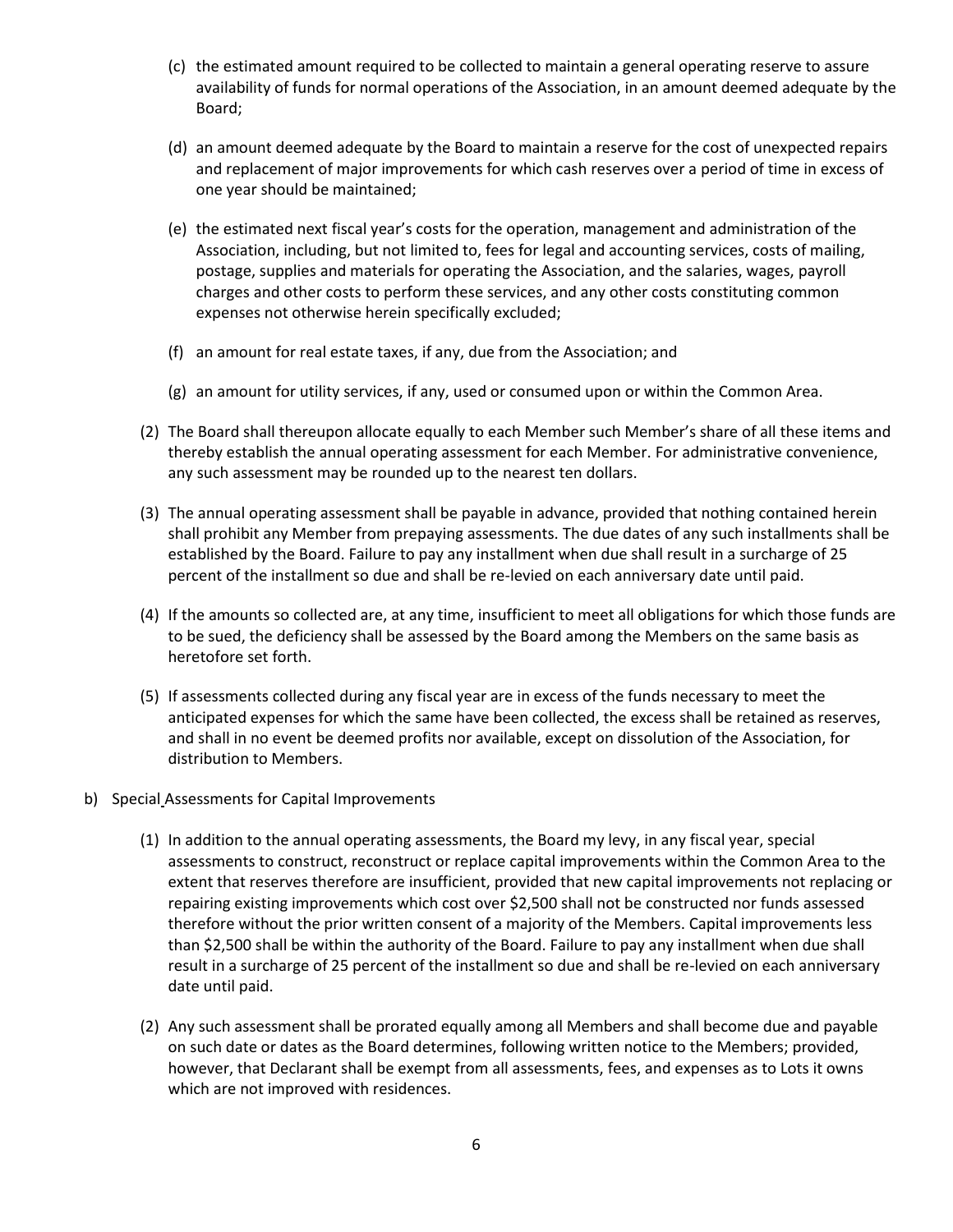## c) Special Individual Lot Assessments.

(1) The Board may levy an assessment against the Lot of an individual Member, or the Lots of Individual Members, to reimburse the Association for those costs incurred in connection with such Member or Member's property and chargeable by the terms hereof to a particular Member or Members such as, but not limited to the cost of making repairs which would be the responsibility of the Member or Members, the cost incurred by the Association with respect to enforcing or defending this Declaration and any restrictions set forth in the Plats. Any such Assessments shall be due and payable on such date as the Board determines and gives written notice to such Member or Members subject thereto. The Board is authorized to charge 150% of the actual cost to remove or repair any matter that a member doesn't rectify problem within 15 days after notice thereof.

## d) Minimum Mandatory Capital Assessment.

(1) The Board may levy an additional assessment for a minimum annual capital assessment in an amount to be determined by the Board and approved by a majority of the members. The assessment shall be in addition to any necessary operating assessments.

Section 4. Effective Date of Assessments. Any assessment created pursuant hereto shall be effective, provided it is created as provided herein, if written notice of the amount thereof is sent by the Board to the Members at least thirty (30) days prior to the due date thereof, or the due date of the first installment thereof, if to be paid in installments. Written notice mailed or delivered to a Member at the address set forth on the Association's records shall constitute notice to that Member, unless the Member has delivered written notice to the Association of a different address for such notices, in which event the mailing of the same to that last designated address shall constitute notice to that Member.

# Section 5. Effect of Non-payment of Assessments; Remedies of the Association for Default.

- a) If any assessment or any installation of any assessment is not paid within thirty (30) days after the same has become due, the Board, at its option, without demand or notice, may (i) declare the entire unpaid balance of the assessment immediately due and payable, and (ii) charge interest on the entire unpaid balance (or on an overdue installment alone, if it hasn't exercised its option to declare the entire unpaid balance due and payable), and (iii) charge a penalty equal to up to 25 percent of the assessment past due.
- b) Annual operating and special assessments, together with interest and costs, shall be a charge and a continuing lien in favor of the Association.
- c) At any time after an assessment levied pursuant hereto remains unpaid for thirty (30) or more days after the same has become due and payable, an affidavit may be filed with the Recorder of Portage County, Ohio, pursuant to authorization given by the Board. The affidavit shall contain a description of the Lot against which the unpaid assessment exists, the name or names of the record owner or owners thereof, and the amount of the unpaid portion of the assessment, and shall be signed by the president or other officer of the Association. A copy of said recorded affidavit shall be sent by certified mail, return requested, to the last known address of the owner or owners of such Lot. The affidavit shall operate as a lien against the Lot. The filing of the affidavit and creation of the lien shall not operate to release the owner from personal liability for payment of the assessment. The lien shall only secure the owners personal liability for payment of the assessment amounts.
- d) Each such assessment together with interest and costs shall also be the personal obligation of the Member who owned the Lot at the time when the assessment fell due. The obligation for delinquent assessments, interest and costs shall not be the personal obligation of that Member's successors in title unless expressly assumed by the successors.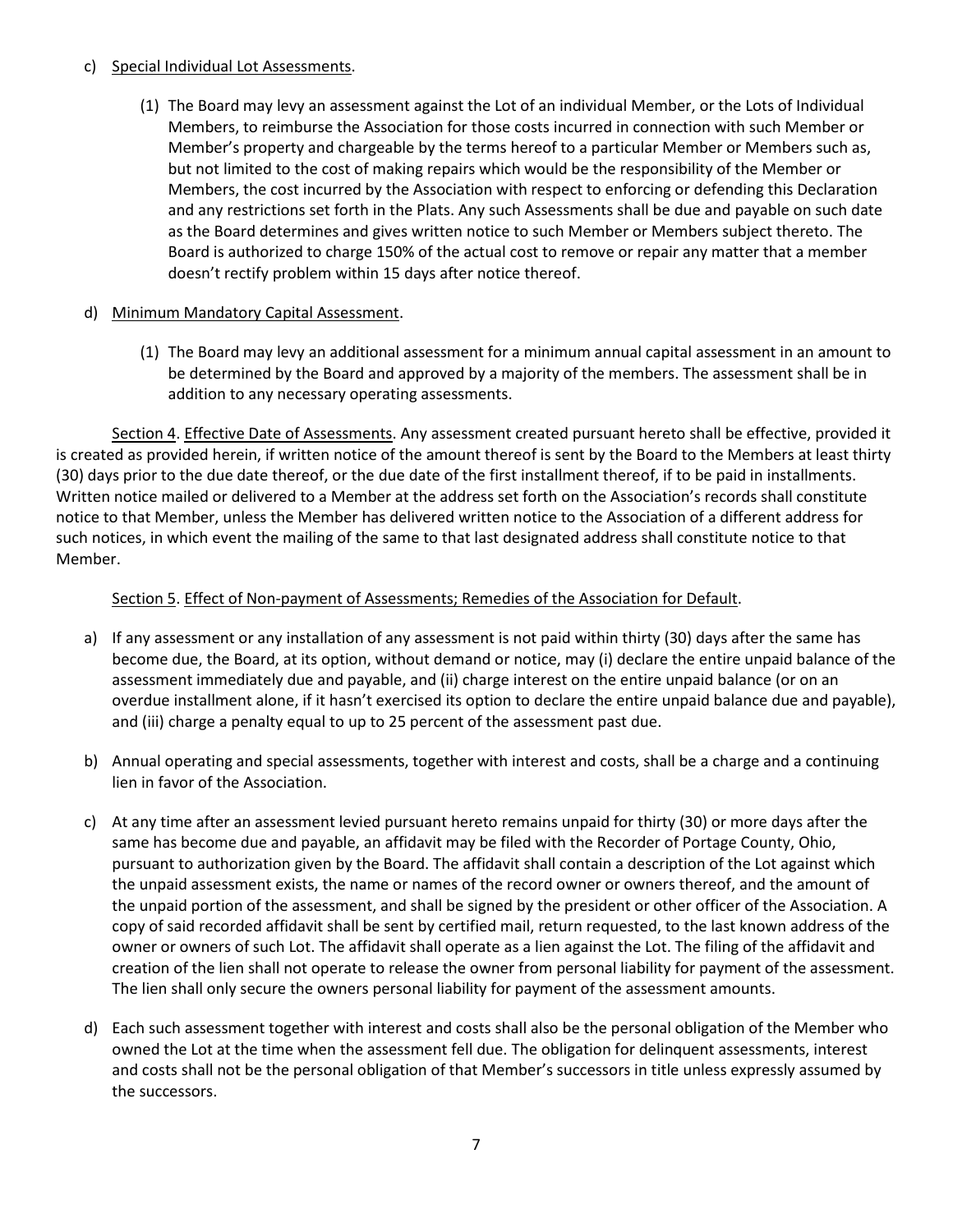- e) The Association, as authorized by the Board, may undertake all legal and equitable remedies available to it, including without limitation, bringing an action at law against the Member or Members personally obligated to pay amounts then due, filing a lien or liens to secure payment of delinquent assessments, interest and costs, bringing an action to foreclose a lien, and obtaining temporary and permanent injunctive orders. Members who violate this Declaration, the By Laws, and/or the Plats shall, in addition to any other award judgment or order granted against such violating Member, pay all costs and expenses (including attorneys fees, court costs and the costs of filing liens) incurred by the Association, Board, or Member and such costs and expenses shall be made part of the judgment, award, or order. In the event a proceeding is commenced to collect or enforce any judgment, order or award, all legal fees and court costs incurred with respect thereto shall likewise be the responsibility of the party against whom the order, judgment or award is being enforced and such costs and expenses, including attorney's fees, shall be added to the amount thereof. This provision is not applicable to suits against the Developer.
- f) No member may waive or otherwise escape liability for the assessments provided for in these Restrictions.

Section 6. Certificate Regarding Assessments. The Board shall, upon demand, for a reasonable charge, furnish a certificate signed by the president, treasurer, secretary or other designated representative of the Association, setting forth whether the assessments on a specified Lot have been paid. This Certificate shall be conclusive evidence of payment of any assessment therein stated to have been paid.

## ARTICLE XI **AMENDMENTS AND TERMINATION**

Section 1. Power to Amend. Except as hereinafter provided, amendment of this Declaration or other Instruments shall require the affirmative vote of a majority of the Members and the additional consent of the Declarant.

- a) The consent of 80 percent of the Members and the additional consent of the Declarant shall be required for any amendment effecting a change in:
	- i) The liability for common expenses pertaining to the Common Area; or
	- ii) The number of votes in the Association pertaining to any Member.
- b) The consent of all Members and the additional consent of the Declarant shall be required to terminate the Association.
- c) In all other amendments, the consent of Members representing at least 51 percent of the Lots, and the additional consent of the Declarant, shall be required.

Section 2. Method to Amend. An amendment to this Declaration, adopted with the consents as provided, in a writing executed with the same formalities as the Declaration by two officers of the Association and containing a certification that the amendment was duly adopted in accordance with the foregoing provisions, shall be effective upon the filing of the same with appropriate governmental authorities.

Section 3. Termination. In the event the Members properly terminate the Association pursuant to this Article XI, the Association shall pay or make provisions for paying all liabilities of the Association and thereafter shall release unto each member the portion of the easement affecting such Member's Lot.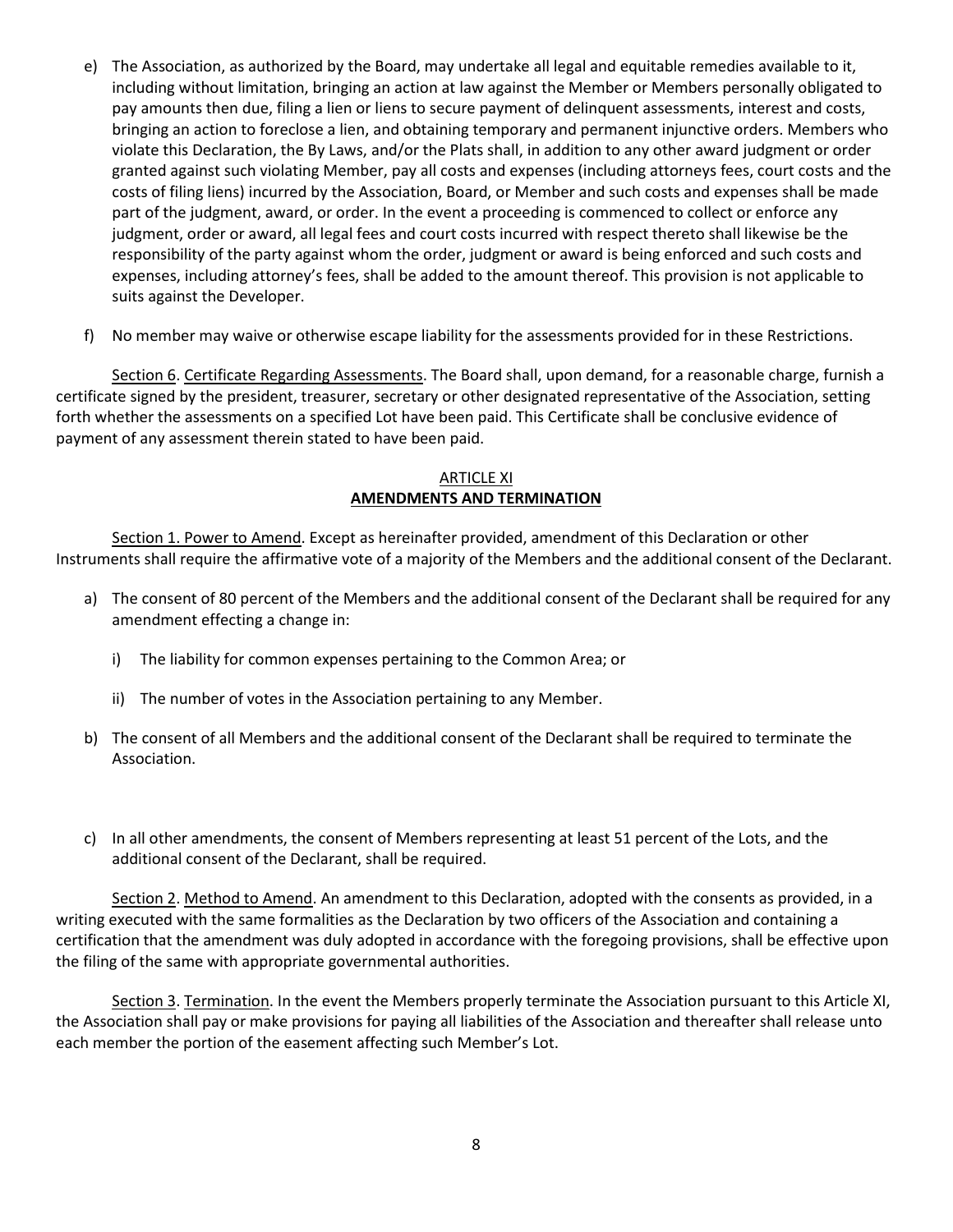# ARTICLE XII **GENERAL PROVISIONS**

Section 1. Covenants Running with the Land. The covenants, conditions, restrictions, easements, reservations, liens and charges created herein or hereby shall run with and bind the land, and each part thereof, and shall be binding upon and inure to the benefit of all parties having any right, title or interest in or to all or any part of the Common Area, the Lots, the Association, and the Members, their respective heirs, executors, administrators, successors and assigns.

Section 2. Enforcement. In addition to any other remedies provided in this Declaration, Declarant, the Association, and each Member shall have the right to enforce, by any proceeding at law or in equity, all restrictions, conditions, covenants, easements, reservations, liens and charges set forth herein, in the Plats, in the By Laws, and in the rules, regulations of the Association each as now existing and as hereafter promulgated and amended.

- a) Failure by Declarant, the Association or by any Member to proceed with such enforcement shall in no event be deemed a waiver of the right to enforce at a later date the original violation or any subsequent violation, nor shall the doctrine of the laches nor any statute of limitations bar the enforcement of any such restriction, condition, covenant, reservation, easement, lien or charge.
- b) Further, the Association and each Member shall have the rights of action against each other for failure to comply with the provisions of the instruments, rules and regulations and applicable law, and with respect to decisions made pursuant to authority granted hereunder, and the Association shall have the right to assess reasonable charges against a Member who fails to comply with the same, including the right to assess charges for the costs of enforcement and arbitration. Before acting in its own right, a Member first must request the Board to act on the Member's behalf. If the Board fails to act within 60 days of its receipt of written notice pursuant to this Section, the Member may take action according to this Declaration.
- c) Notwithstanding the foregoing provisions or anything contained herein to the contrary: Any dispute concerning the Declaration, the Bylaws or the Plats shall be determined by the Portage County, Ohio Court of Common Pleas. The Court shall refer the matter to arbitration pursuant to the rules of the Portage County, Ohio Court of Common Pleas then in effect, or if none, shall refer the matter to arbitration by order of the Court.

Section 3. Severability. Invalidation of any one or more of these covenants, conditions, restrictions or easements by judgment of court shall in no way affect any other provisions, which provisions shall remain in full force and effect.

Section 4. Gender and Grammar. The singular whenever used herein shall be construed to mean the plural when applicable, and the necessary grammatical changes required to make the provisions hereof apply either to corporations, partnerships, men or women, shall in all cases be assumed as though in such case fully expressed.

Section 5. Captions. The captions of the various provisions of this Declaration are not part of the context hereof, but are merely labels to assist in locating the various provisions hereof.

Section 6. Enforcement of the Plats. The Association may not enforce the Plat Restrictions against vacant lots owned by the Declarant as long as the Declarant owns such lots and such lots are vacant land.

**IN WITNESS WHEREOF**, the undersigned have executed this instrument this 5<sup>th</sup> day of

August, 1998.

Signed and acknowledged "DECLARANT" in the presence of:  $S$  STONEGATE ENTERPRISES INC.

\_\_\_Susan M. Daily\_\_\_\_\_\_\_\_\_\_\_\_\_\_\_\_\_\_\_\_\_\_\_\_\_\_\_ by:\_Moise Zarouk\_\_\_\_\_\_\_\_\_\_\_\_\_\_\_\_\_\_\_\_\_\_\_\_\_\_\_\_\_\_\_\_\_\_\_\_\_\_